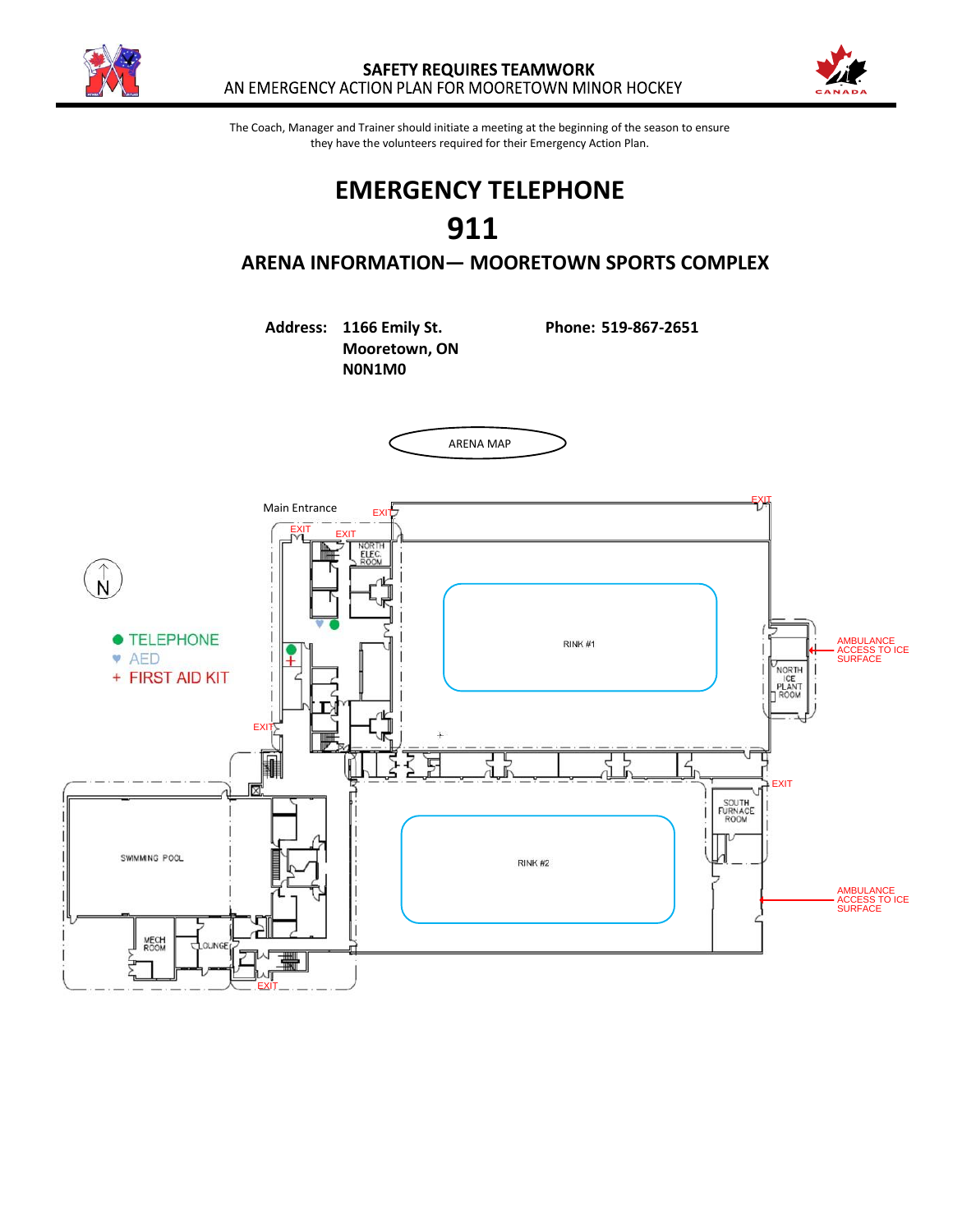



## **Roles**

### **Safety Person/Charge Person (Trainer)**

- Initially takes control of the situation.
- Instructs player to lay still and bystanders, such as other players, not
- to move player.
- Do not move the athlete.
- Assess injury status of player, decide if an ambulance/medical care is required.
- If the injury is serious and warrants immediate attention that you are not qualified to provide, make your predetermined signal to your call person, control person and your predetermined first aid/medical person.

- Makes call when emergency assistance required (tests their cell phone in the facility to ensure it will work).
- Know location of alternate phones in the facility being played in. Have change or a phone card if necessary.
- Ideally at all games and practices and not involved on the bench.
- Has a list of emergency phone numbers in the area of the facility.
- Has a diagram displaying specific directions and best route to the arena facility

### **Call Person Control Person**

- Pre-determine the location of the AED and other emergency equipment in the facility.
- Retrieving the AED and/or first aid kit and bringing to the injured player if requested.
- Seek highly-trained medical personnel in the facility if requested by the Charge Person.
- Ensure teammates, other participants and spectators are not in the way of the charge person.
- Advise opponents, on-ice officials, arena staff and parents of the steps being taken.
- Ensure the quickest and best route for the ambulance crew to the ice surface is clear and accessible.
- Meet the ambulance on its arrival and direct EMS to the injured player.

| Control Person: <u>Control Person</u> |  |
|---------------------------------------|--|

## **IMPORTANT REMINDERS**

The game official continues to assume the role of being in charge of the overall environment.

It is important for officials to note that if the safety person makes the signal for assistance that there may be a number of predetermined people who will respond and will require access to the ice.

Once the ambulance is called, the officials should send both teams to their dressing rooms.

*See flow chart*